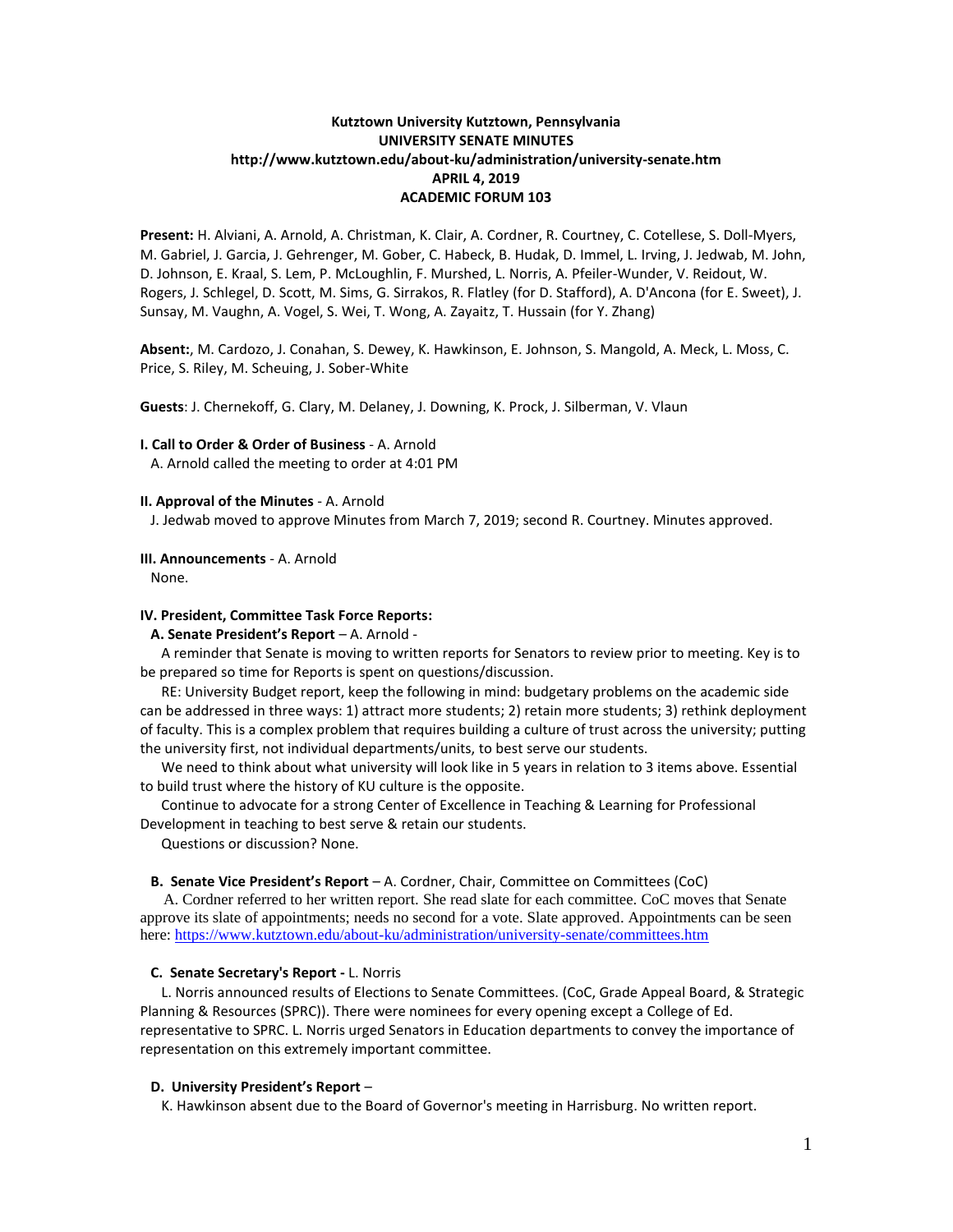#### **E. University Provost's Report -** A. Zayaitz

 A. Zayaitz addressed Middle States, saying there was much she could not yet say. She read the following: "Because Kutztown University is on warning due to non-compliance with Standard V (Educational Effectiveness Assessment), a small team visit from MSCHE occurred on March 25 and 26. The team affirmed the assessment work that is occurring and found the institution in compliance. However, this is only the first of three steps of the review process conducted by MSCHE. The second step will occur at the end of May when the Committee on Follow-Up Activities/Candidate Institutions will review the reports and recommend an action for the Commission. The Commission meets in June at which time a final decision will be made and reported to the university."

#### **F. Student Government Board (SGB) Report:** – B. Hudak

1. SGB's Special Funding applications closed March 8<sup>th</sup>; Budget & Finance Committee (BFC) has nearly completed review of all requests.

 2. BFC finalized the Athletics Budget; SGB a \$45,000 increase out of \$200,000 requested. Impact is a final \$11.50 raise to student activity fee for 2019-2020.

3. SGB's House of Representative's initiative on March  $19^{th}$  &  $26^{th}$  had very good turnout.

4. Be the Change diversity open dialogue event took place on March 20<sup>th;</sup> had much support & feedback from our diversity organizations.

 5. SGB At-Large representatives volunteered with Habitat for Humanity this past weekend, renovating homes in Reading.

 6. On April 9, 7 SGB voting members will attend Advocacy Days with President Hawkinson, VP Santos, & former Mayor Sandy Green. We will advocate with legislators for increased funding to our State System.

7. SGB Elections will take place on April  $8<sup>th</sup>$ -12<sup>th</sup>

 8. SGB Academic Affairs Committee, along with a videographer, is creating a textbook affordability video featuring real testimonies from KU students.

9. Our annual SGA Day event will take place on the MSU lawn on May 4<sup>th</sup>

10. SGB to host the first ever Pride Fest initiative alongside Allies organization on Sept.  $12^{th}$ ,  $11$ am-4pm. President Hawkinson has agreed to speak.

#### **G. Chief Assessment Office Report** - K. Prock

 K. Prock referred to her written report. It contains reminders for deadlines & important dates for current & 2019-20 assessment cycles.

 A. Arnold: Noted and thanked K. Prock's excellent work; had great impact on visiting team for Middle States.

 K. Prock: thanked her Council & all faculty for pulling together. We are doing assessment for all the right reasons, to improve student learning and cultivate continuous improvement. The challenge is to sustain this culture.

 A. Arnold: Assessment is an excellent example that it is possible to build trust, work hard together & create positive cultural change at KU.

### **H. Budget Report -** G. Silberman & M. Delaney

 J. Silberman: KU waiting for PASSHE to finalize its new system for budgeting in order to redesign KU's process. Much is going on in Harrisburg; frequent meetings of 14 division heads in Finance & Academic Affairs. This is a new & very positive change.

Most PASSHE universities faring poorly; Mansfield's situation nearly as bad as Cheney's.

 M. Delaney presented the annual E & G Budget report. Access here, under Task Forces and Links: https://www.kutztown.edu/about-ku/administration/university-senate/ad-hoc-task-forces-and-links.htm

 Significant that KU achieved a balanced budget for first time in 9 years; unfortunately, currently face a 5 million deficit. Factors: Appropriations much less than expected; nearly 1 % net drop in enrollment (nearly a million lost in revenues); out of state discounts means loss of \$850,000; bargaining units raises & benefits; funds for scholarships to raise KU's student profile; uncertainty of all 3 bargaining unit outcomes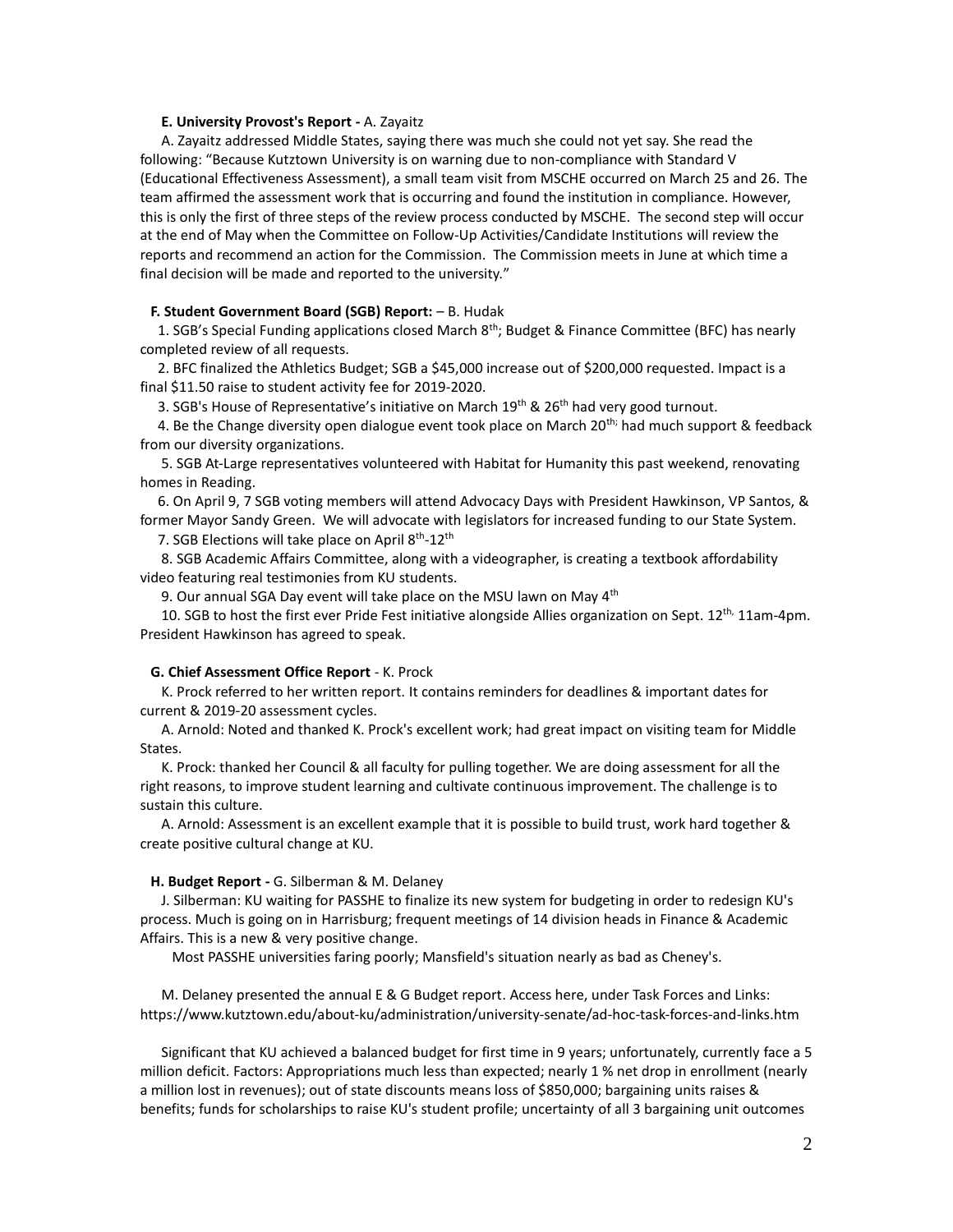(all contracts expire in three months).

 Balancing Strategies were presented. 42 vacant staff positions to save 2 million; 10 management positions; many AFSCME. Under consideration: 10% budget cuts in all divisions; would have severe impact. Trustees/Middle States very averse to covering shortfalls with one-time sources of funds. Position eliminations: hoping to avoid layoffs.

 As ever, timing is problematic, with state budget appropriations & unknown results of upcoming contract negotiations for the 3 bargaining units.

Discussion:

A. D'Ancona: what is the actual enrollment projection?

 M. Delaney: difficult; not all students are full time. Overall, drop in undergrads; rise in grads for projected net loss of about .89%.

H. Alviani: Are 42 frozen positions part of potential eliminations?

M. Delaney: They are separate.

 D. Johnson: Look at staffing comparisons for 2010, peak of enrollment, with 2019; see where shifts may be in larger/smaller programs; could be useful for budgeting.

M. Delaney: We're at enrollment levels similar to 2001.

 A. Arnold: Do we assess positions based on net impact on student retention? That would be an investment with a net positive. For example, positions to support student success; Director for CET for better teaching will impact retention; housing, etc. Must consider impact of hirings; believes KU is "underadministered."

 J. Silberman: Director of Admissions is case in point; that position was released because of what A. Arnolds suggests.

M. Gabriel: What schools are doing well?

 J. Silberman: WCU, due to location. Other is Slippery Rock; have created many new programs; great enrollment management for recruitment/retention; now bigger than KU.

M. Gabriel: Do Performance Indicators still exist; could that help KU?

J. Silberman: Still exist but going away over next few years as System Redesign is implemented.

K. Clair: How big, wide-ranging is this Redesign?

 A. Zayaitz: much is unresolved. Chancellor Greenstein is focused on shared resources, but don't know yet what that will look like. May include shared tech. platforms, aligned numbering, SLOs, etc to make consistency across the System possible.

 K. Clair: SUNY redesign resulted in grad programs being assigned to specific schools, reducing duplication but creating a two-tier system.

 A. Zayaitz: PASSHE Provosts believe we're regional institutions; students unlikely to move. Many conversations are ongoing among different groups, so don't know the full picture currently. We need to wait for the Chancellor's plan and then align, as J. Silberman indicated. Chancellor will be at KU April 29 with an Open Forum at 4 PM. He does also respond to email.

 J. Schlegel: Connecting to multiple areas needing to plan: SPRC, budget; all waiting on PASSHE plan. Waiting has not helped in past. Certain factors are known: birth rates; minimum wage will go up at some point soon. Can we take such factors into account & find any opportunity for Finance to make long-term budgetary plans (5-10 years?).

 M. Delaney: We have a 3-year plan with worsening projections; however, the further in the future, the less dependable the assumptions.

J. Schlegel: But we can anticipate impact of increased minimum wage, for example.

 D. Johnson: for many years, budget's been based on 2010 numbers for comparative purposes. Rethink size and plan based on actual student numbers.

 T. Wong: a raise of 2.4M in scholarships is great but contributes to budget deficit next year. How much of this could be covered by the KU Foundation to alleviate deficit?

M. Delaney: Foundation is also a support for the 2.4 M in scholarships.

B. Hudak: Will student Campus Support Fee increase?

M. Delaney: No.

K Clair: Does 2-year residency requirement impact budget?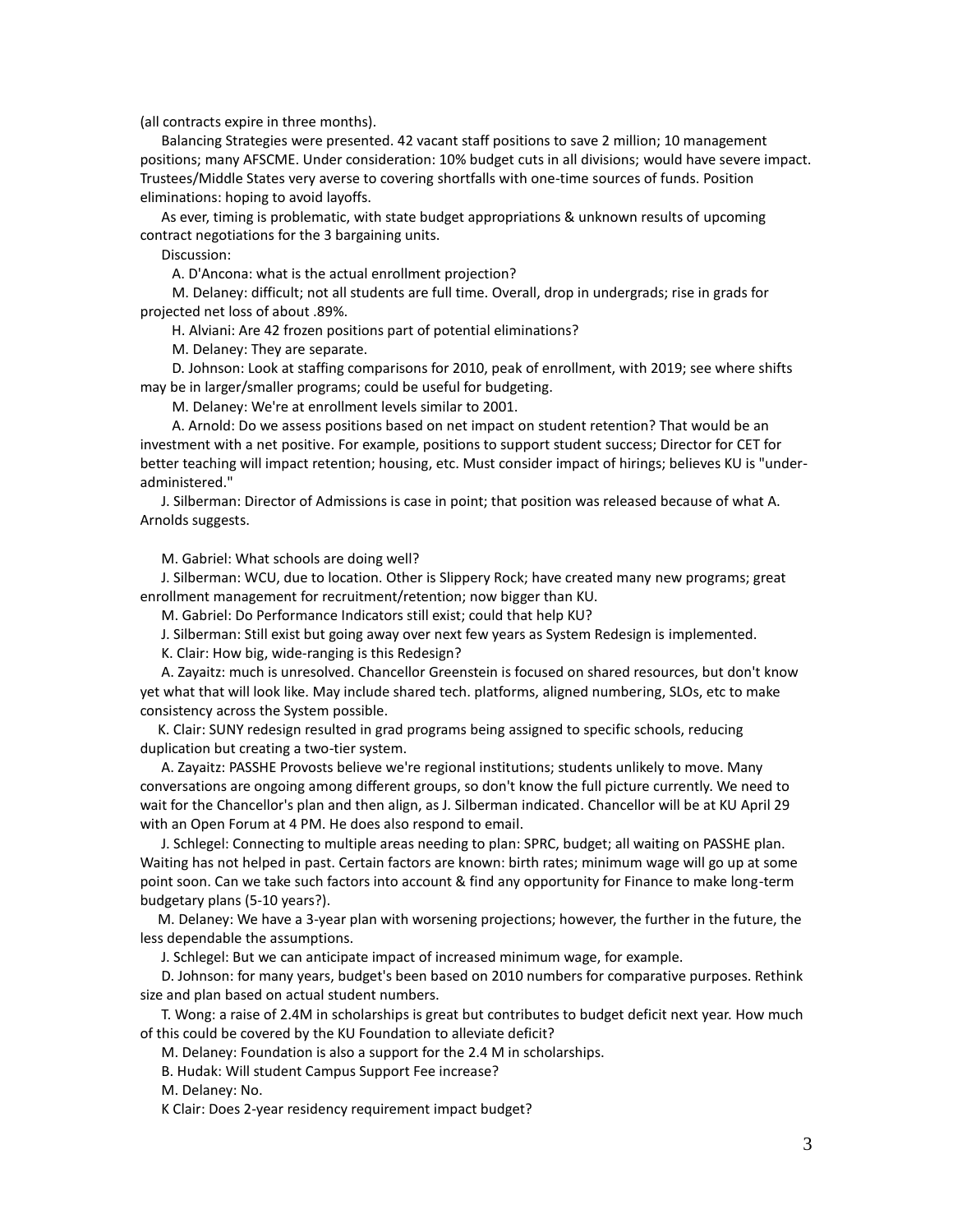M. Delaney: Housing is a separate budget; it may impact but requirement is to boost retention. A. Arnold: Invites interested Senators to join in a follow up meeting.

## **V. Unfinished Business**

### **A. First Weeks Problem Memo** - A. Arnold

 A. Arnold noted that S. Lem and M. John will be joining A. Cordner in new leadership. He thanked J. Downing of Bookstore for great progress in addressing critical issue of early adoptions of books/materials. An example of the difference Senate can make, identifying a problem and finding solutions.

 Consensus that Early Warning is critical to assist students before it's too late. One substantial assignment within first month can identify students & direct them to support services for success.

 Critical: Senators should inform departments about this & solicit feedback. Senate is working with APSCUF on this.

#### Discussion:

 C. Cottalese: Grades tank when students disappear. Dean of Students McCargo a fantastic help with disappeared students.

 D. Johnson: 2/3 of PASSHE schools have early warning, especially by 4th week. This involves not attendance but graded assignment.

L. Norris: This speaks to need to put students first; university; then department/program.

 K. Clair: Students need easy access to reminder of last day to withdraw. Can this be done electronically instead of having to seek withdraw through Registrar's Office?

 A. Zayaitz: One problem with electronic is there's no opportunity to understand why a student withdraws.

 A. Arnold: Senses that T. Witryk does not want since it can be an emotional decision; opportunity to talk with student would be lost.

 S. Lem: Many new students don't realize they're not prepared for college level work. They need to know earlier through early warning.

 A. Pfeiler-Wunder: in Education, many short/long-term opportunities for feedback from very early on. Important for students to experience success, which builds more success.

E. Kraal: Consider systematic planning of assignments across semester for advising, reporting, etc.

A. Arnold: Good idea; we can assist in a cultural adjustment.

 T. Wong: Agrees with early warning, but problematic. Drop/Add and in Spring, closures due to storms present obstacles to an early assignment to identify students at risk. Issue may also be a problem depending on discipline.

J. Schlegel: APSCUF may support Task Force on these issues.

A. Arnold: Task Force in formative stage. Senate has substantive discussions and is a persuasive body.

 G. Sirrakos: "substantial" assignment may be problematic within first few weeks. More effective is opportunity for substantial feedback to students based on assignment.

 A. D'Acona: Students would find early warning great; asks that faculty use D2L to post grades. SGB can reach out to students for input about these issues.

L. Irving: Students don't necessarily know what an assigned grade means.

 S. Wei: Uses D2L but students see percentage and are not clear about their standing. Has found it helpful to email advisor/program director to discuss how to help students succeed.

A. Arnold: We're gathering an inventory of successful strategies.

M. John: D2L has grade options/color-coded grade levels

 D. Johnson: Key for students to have easy access about last day to withdraw from a course, financial aid (potential impact on withdrawing), and salvaging GPA with a grade of W rather than F.

D. Ancona: Students pay for D2L; Professors should use it to keep students informed.

### **B. Academic Policy Report: Academic Forgiveness** - A. Arnold

 Academic Standards/Policy Committee is working with Enrollment Management to develop a revised policy. Consider that KU should treat KU students who struggle and then return to KU with same policy as Transfer students who enter KU with no GPA.